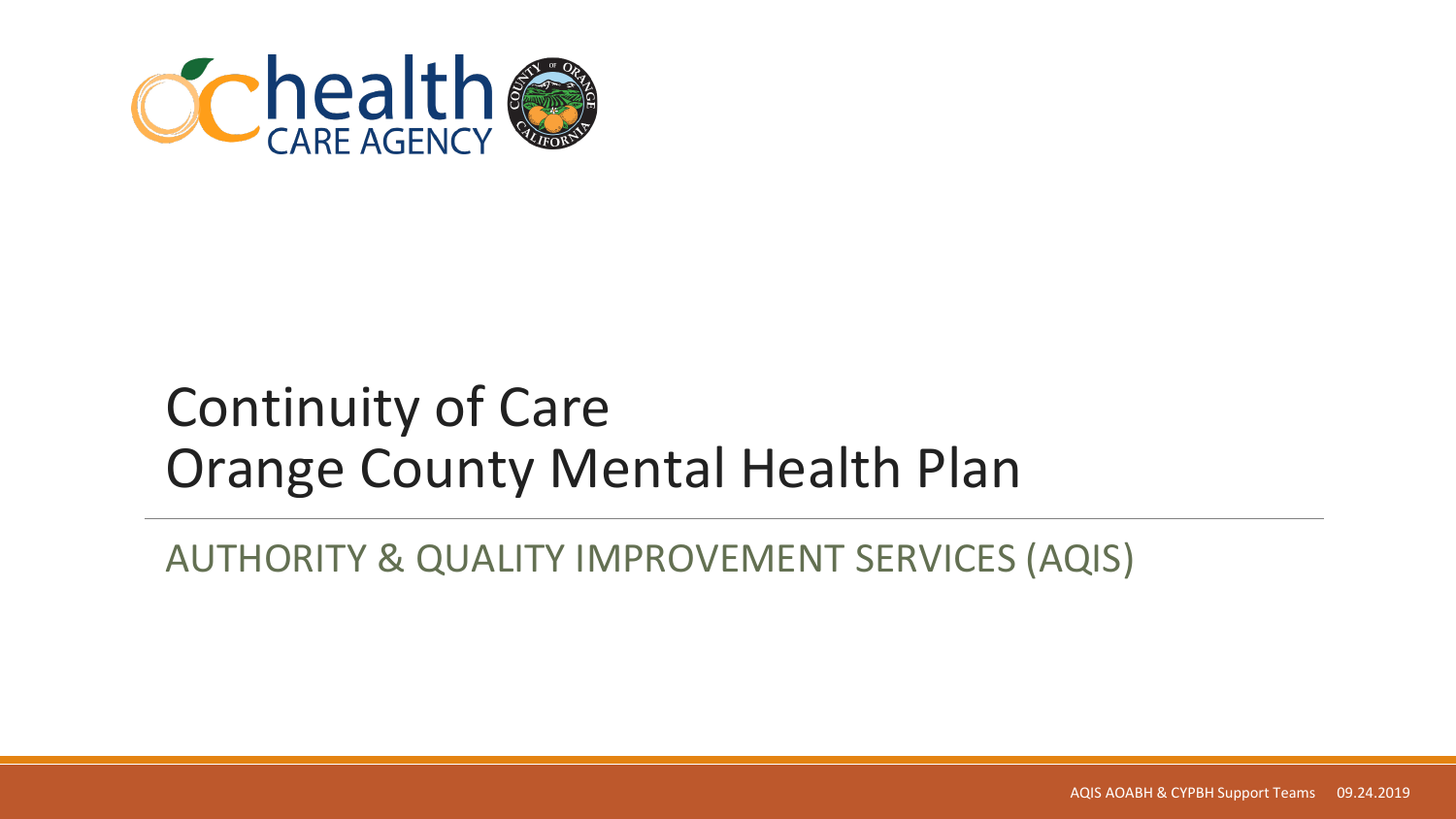# **Continuity of Care**

Per the Department of Health Care Services (DHCS)

Effective July 1, 2018, Title 42 of the Code of Federal Regulations, part 438.62 requires the State to have in effect a transition of care policy to ensure continued access to services during a beneficiary's transition from Medi-Cal fee-for-service (FFS) to a Managed Care Program (MCP) or transition from one managed care entity to another, when the beneficiary, in the absence of continued services, would suffer serious detriment to their health or be at risk of hospitalization or institutionalization.



State of California-Health and Human Services Agency Department of Health Care Services



GOVERNOR

DATE: December 17, 2018

MHSUDS INFORMATION NOTICE NO.: 18-059

- $T\Omega$ COUNTY BEHAVIORAL HEALTH DIRECTORS **COUNTY DRUG & ALCOHOL ADMINISTRATORS** COUNTY BEHAVIORAL HEALTH DIRECTORS ASSOCIATION OF **CALIFORNIA** CALIFORNIA COUNCIL OF COMMUNITY BEHAVIORAL HEALTH **AGENCIES** COALITION OF ALCOHOL AND DRUG ASSOCIATIONS CALIFORNIA ASSOCIATION OF ALCOHOL & DRUG PROGRAM **EXECUTIVES, INC.** CALIFORNIA ALLIANCE OF CHILD AND FAMILY SERVICES CALIFORNIA OPIOID MAINTENANCE PROVIDERS CALIFORNIA STATE ASSOCIATION OF COUNTIES
- FEDERAL CONTINUITY OF CARE REQUIREMENTS FOR MENTAL SUBJECT: **HEALTH PLANS**

#### **PURPOSE**

The Department of Health Care Services (DHCS) is issuing this Mental Health and Substance Use Disorder Services (MHSUDS) Information Notice (IN) to set forth continuity of care requirements for Medi-Cal beneficiaries who receive specialty mental health services (SMHS) from county mental health plans (MHPs).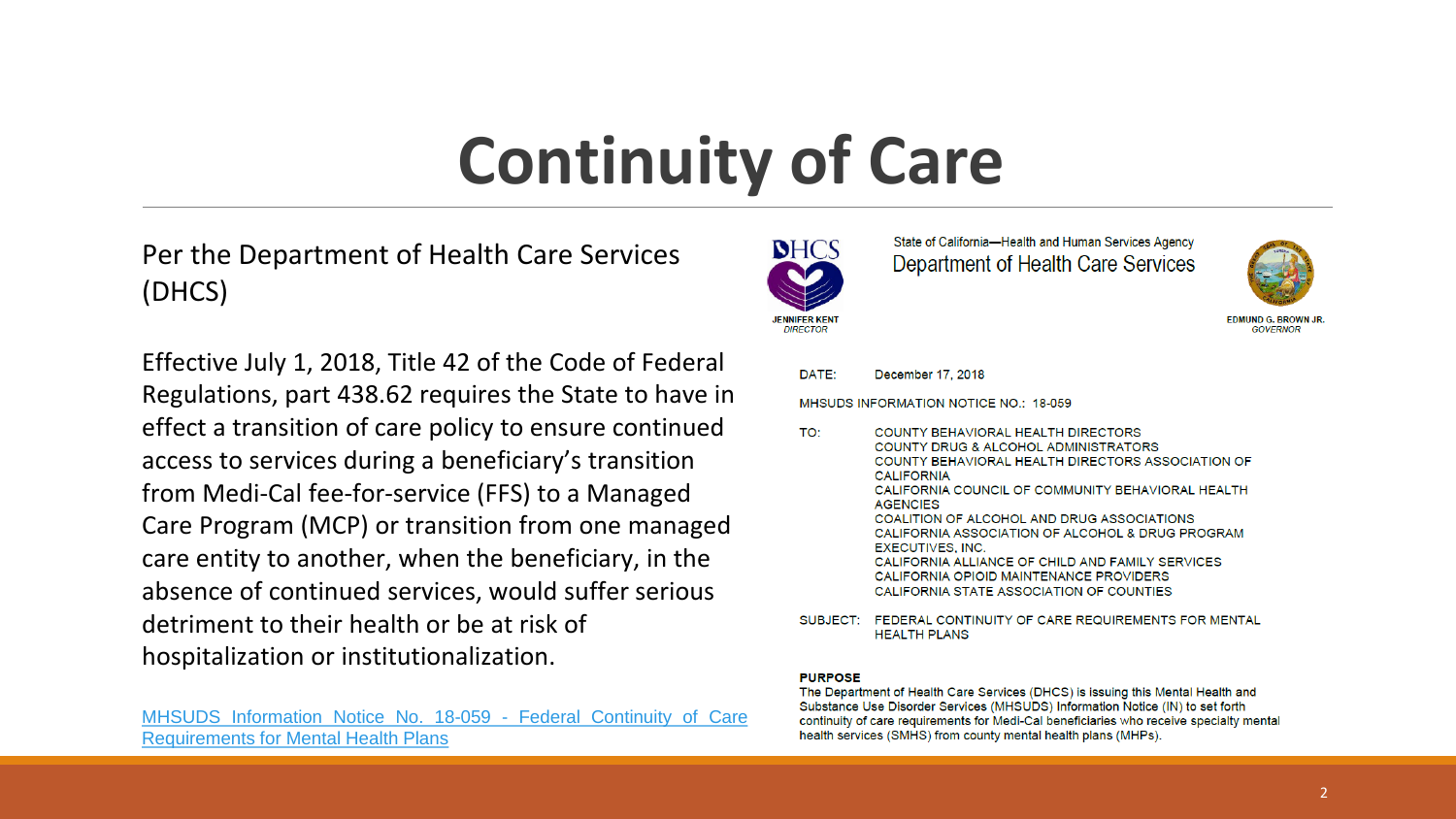### **Continuity of Care**

**Effective immediately, all eligible Medi-Cal beneficiaries who meet medical necessity criteria for Specialty Mental Health Services (SMHS) have the right to request continuity of care.** 

Beneficiaries with pre-existing provider relationships who make a continuity of care request to the Orange MHP must be given the option to continue treatment for up to 12 months with an **individual** out-of-network Medi-Cal provider or an **individual** terminated network provider (i.e. an individual employed by the MHP, an individual employed by a contracted organization, or an individual practitioner).

SMHS shall continue to be provided, at the request of the beneficiary, for a period of time, not to exceed 12 months, necessary to complete a course of treatment and to arrange for a safe transfer to another provider as determined by the MHP, in consultation with the beneficiary and the provider, and consistent with good professional practice.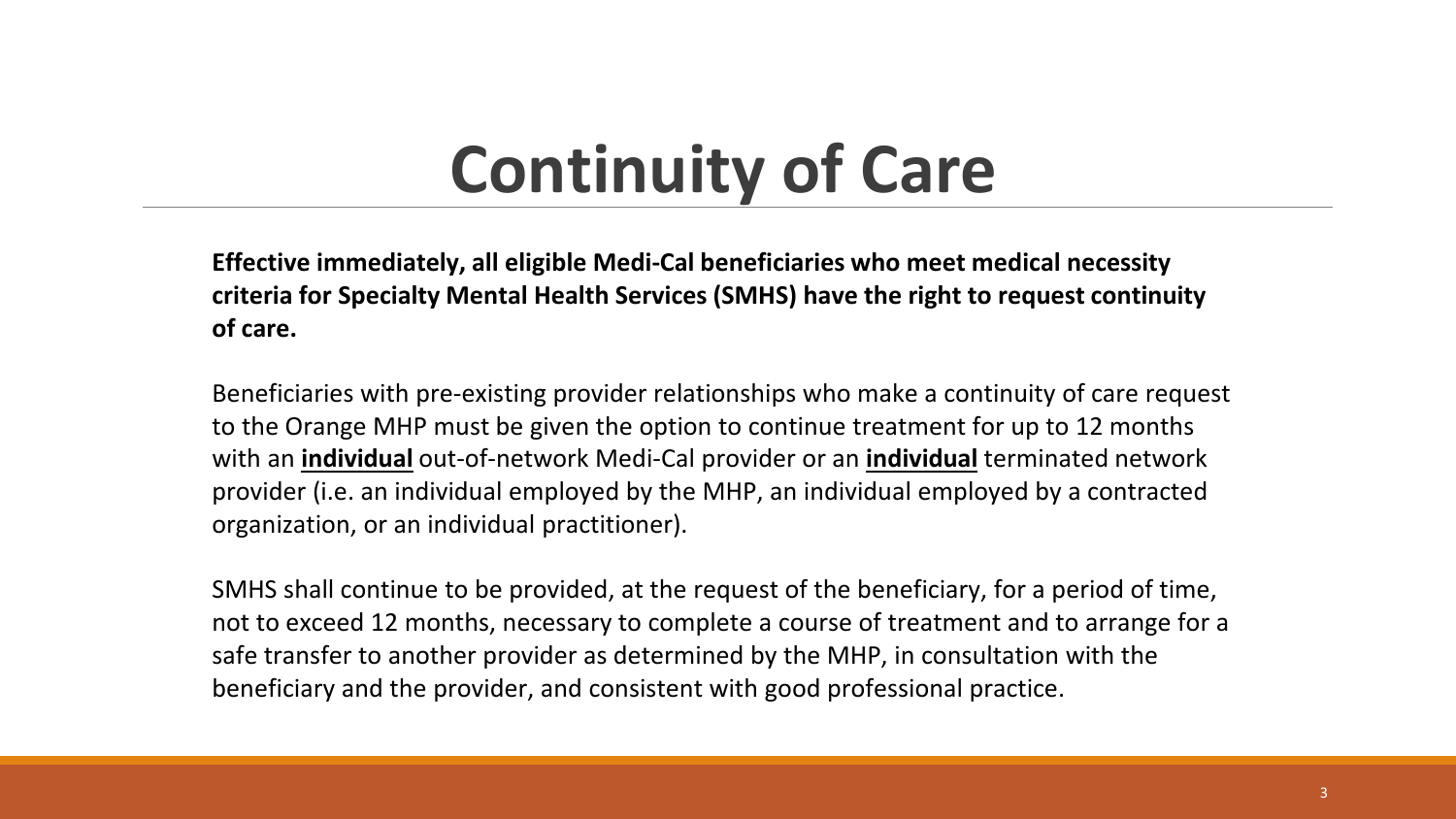## **Continuity of Care Example Scenario**

#### **The Pre-existing Provider's Role and Other Considerations**

Beneficiary, Sally Smith, recently moved to Orange County from Riverside County. Sally walks into an Orange County AOABH Open Access Clinic and verbally requests to continue receiving Specialty Mental Health Services (SMHS) from her Pre-existing Provider in Riverside County: Jane Doe, LMFT.

Jane Doe, LMFT is employed by Riverside County Mental Health Plan and she meets all the necessary requirements and conditions for Continuity of Care (information provided on next slides). The Orange MHP reaches out to Jane to negotiate a single contract agreement for Continuity of Care for the beneficiary, Sally Smith.

Jane must determine: 1) if her current employer (Riverside MHP) will allow her to enter into a single contract agreement with the Orange MHP to continue providing services to the beneficiary; and 2) if she, as an individual provider, is willing and able to accept the Orange MHP's terms and conditions for a period of up to 12 months.

**If Jane's employer approves of her entering into a single contract agreement with the Orange MHP and Jane accepts the MHPs terms and conditions (compensation rates, etc.) then the Orange MHP may approve the beneficiary's request for continuity of care and will notify the beneficiary of the approval and next steps.**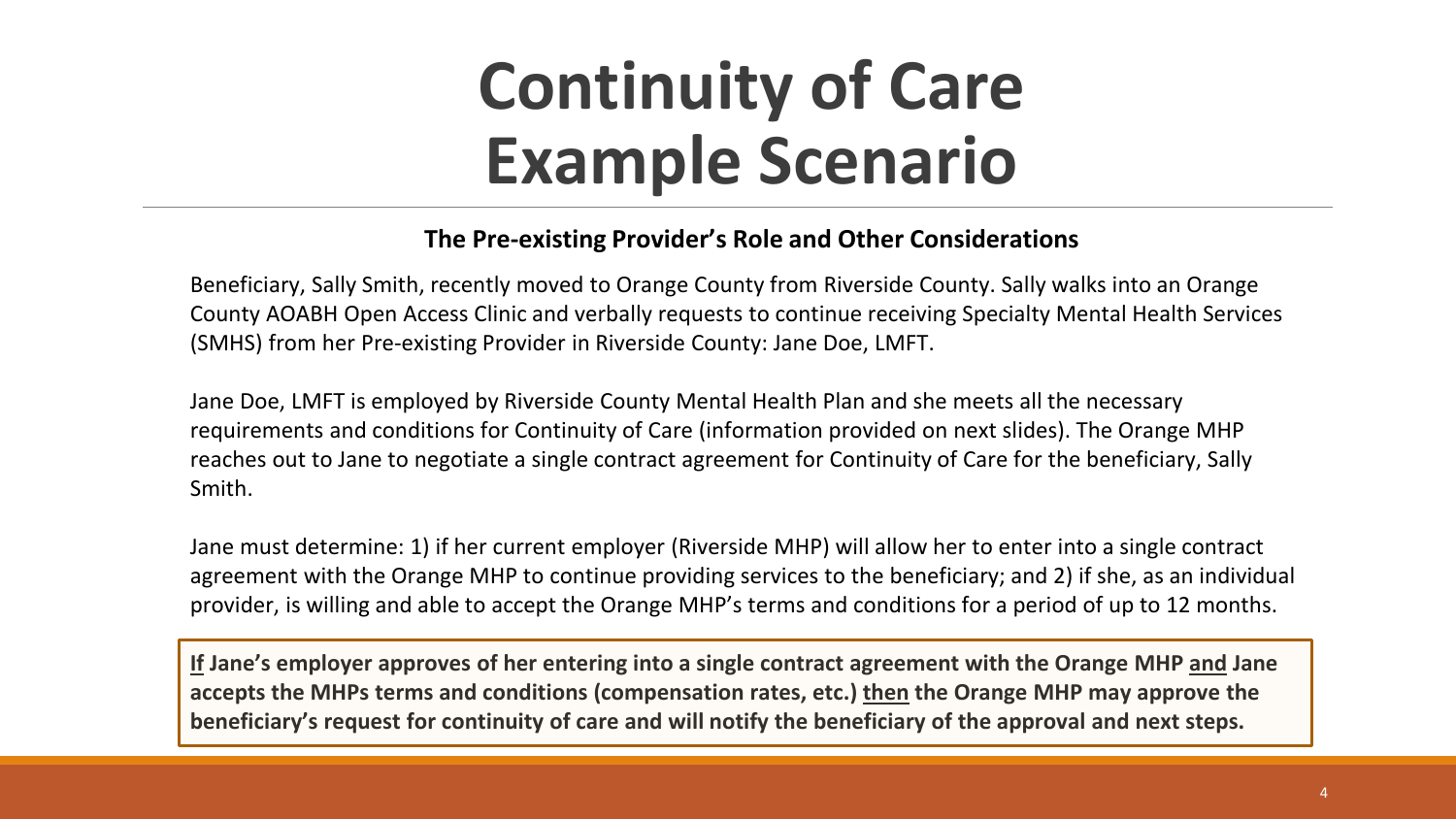# **Continuity of Care Policy**

- I. This policy applies to all **Medi-Cal beneficiaries** who are transitioning into the SMHS delivery system, as follows:
	- A. The provider has voluntarily terminated employment or the contract with the Orange Mental Health Plan (MHP);
	- B. The provider's employment or contract has been terminated, for a reason other than issues related to quality of care or eligibility of the provider to participate in the Medi-Cal program;
	- C. Transitioning from one county MHP to another county MHP due to a change in the beneficiary's county of residence;
	- D. Transitioning from a Managed Care Plan (MCP) to an MHP; or,
	- E. Transitioning from Medi-Cal Fee-For-Service to the MHP.

**[See Continuity of Care P&P](http://www.ochealthinfo.com/civicax/filebank/blobdload.aspx?BlobID=102823)**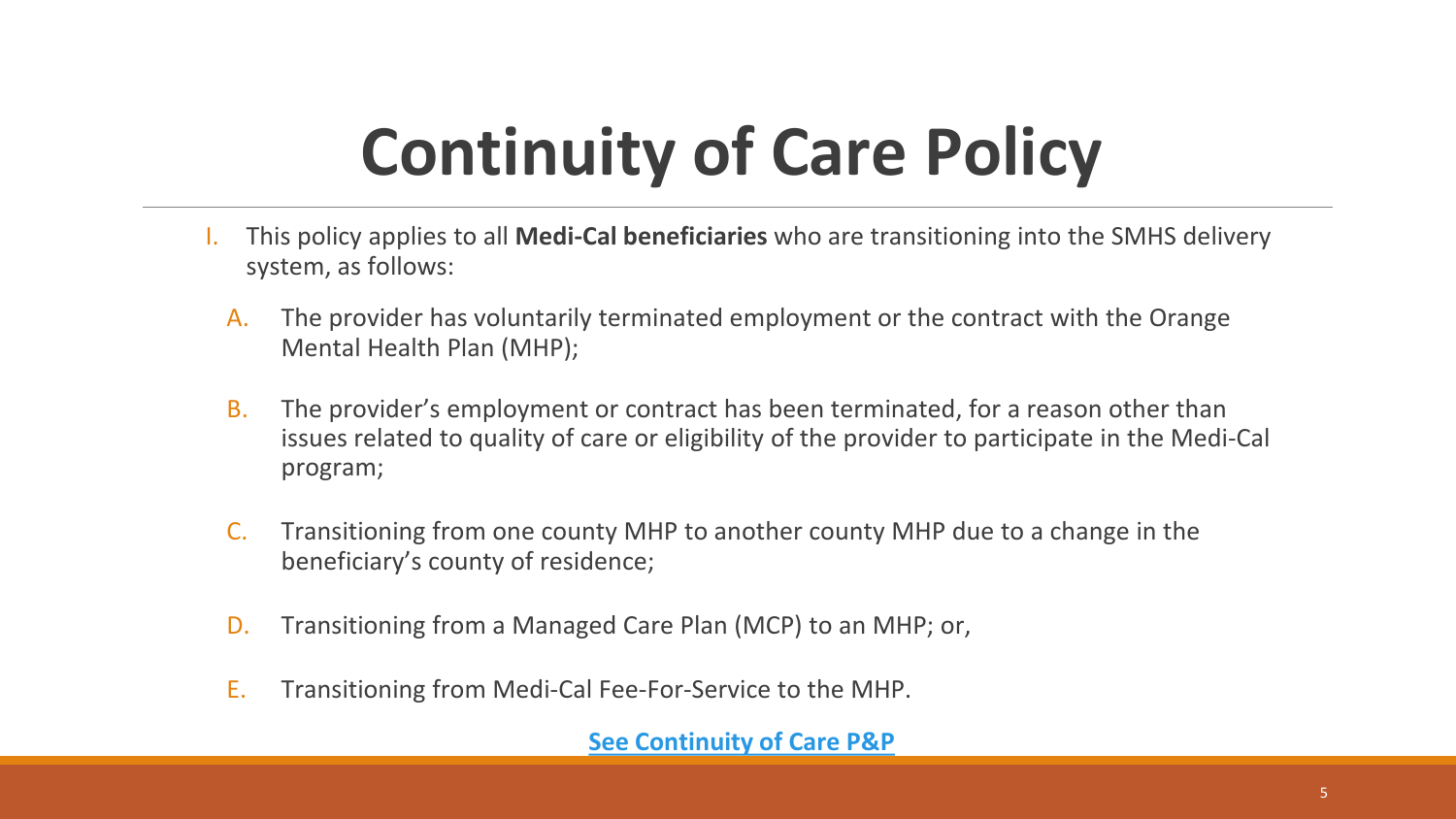# **Continuity of Care Procedures**

- I. The beneficiary may choose an **authorized Representative** to act on his/her behalf. This person can be a family member, significant other or other person of his/her choice. The beneficiary's legal Representative may make a continuity of care request on the beneficiary's behalf.
	- A. The beneficiary shall provide written confirmation of the authorization of a [Representative by completing an Authorization to Use and Disclose \(ATD\)](http://www.ochealthinfo.com/bhs/about/aqis/aoabh/downloads)  Protected Health Information (PHI) Form.
	- B. The beneficiary will complete all necessary sections and document the representative's name, address and phone number and indicate under Part 4 Other: "Acting as representative for continuity of care request."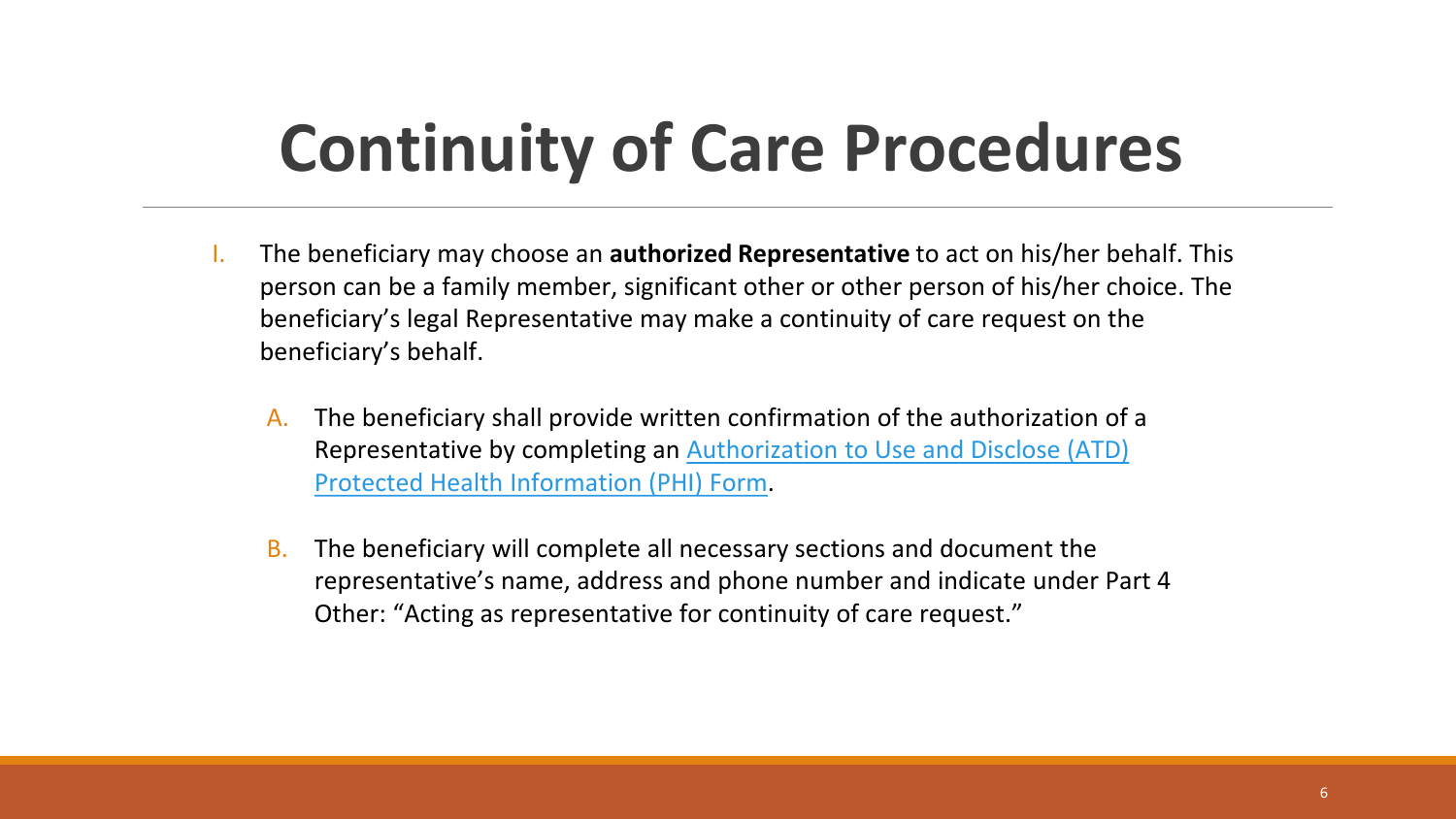### **Continuity of Care Procedures**

- II. The Medi-Cal beneficiary or the beneficiary's authorized representative may make a direct request to the MHP for continuity of care **in writing or via telephone and shall not be required to submit an electronic or written request.**
- III. The MHP shall provide reasonable assistance to beneficiaries in completing requests for continuity of care including oral interpretation and auxiliary aids and services, including but not limited to, interpreter services and toll-free numbers with TTY/TDD and interpreter capability.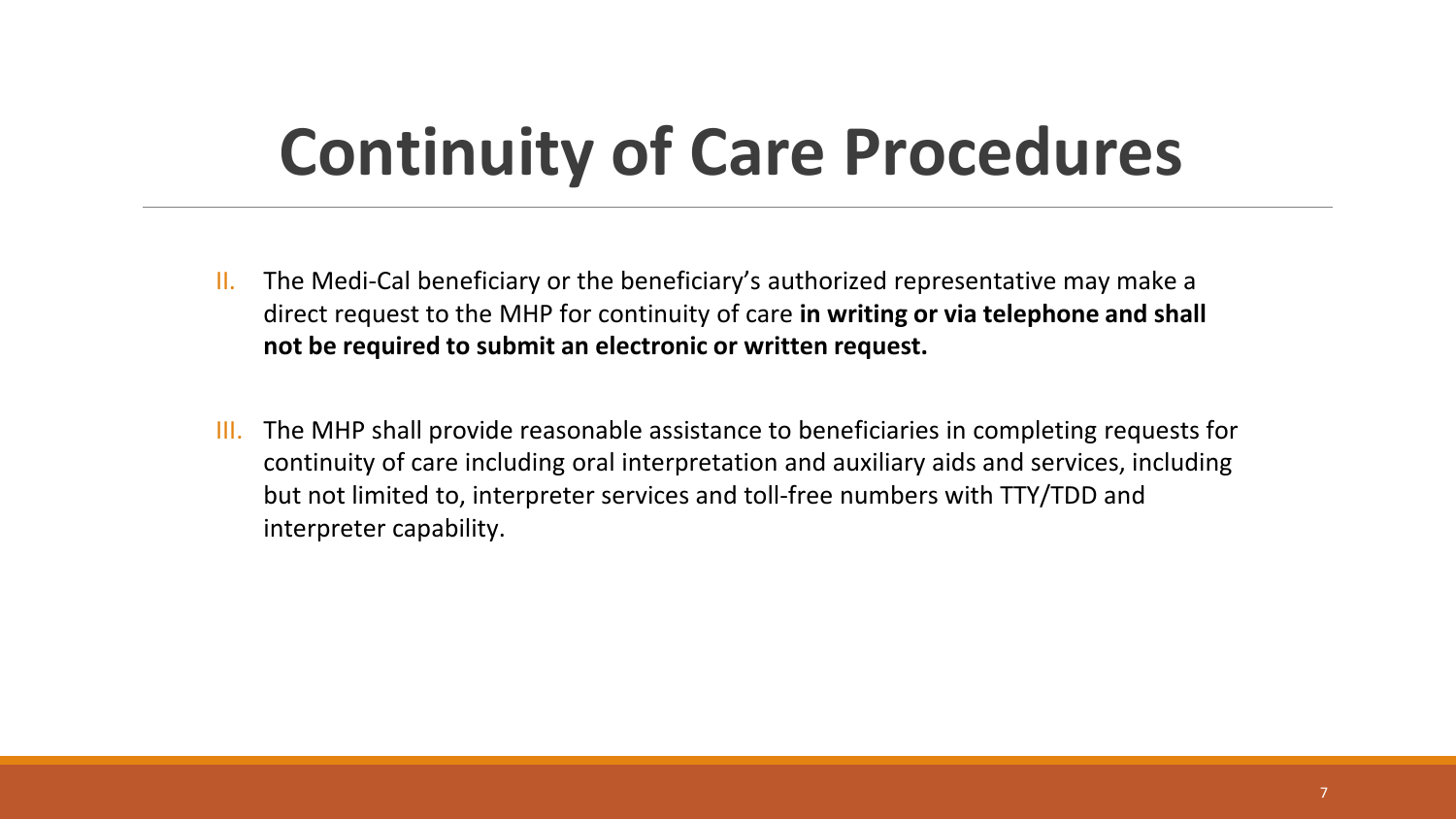# **Continuity of Care External Workflow (Clinic)**

- I. Orange MHP Clinic staff (i.e. Intake Coordinator, Plan Coordinator, Provider Representative, Program Director, Service Chief) receives a continuity of care request from Medi-Cal beneficiary or beneficiary representative; Clinic Staff to:
	- A. confirm Medi-Cal status of beneficiary;
	- B. assist beneficiary (as needed and requested) in filling out Continuity of Care Request Form (next slide) and applicable ATD's; copy medical record(s);
	- C. scan and secure email the Continuity of Care Request Form and other associated documentation (ATD's, treatment records) to Authority and Quality Improvement Services (AQIS); and
	- D. inform the beneficiary that an AQIS representative will process the request and get back to the beneficiary in writing no later than 30 days from the date AQIS receives the request.
	- E. No further action required AQIS to take over and process Continuity of Care request.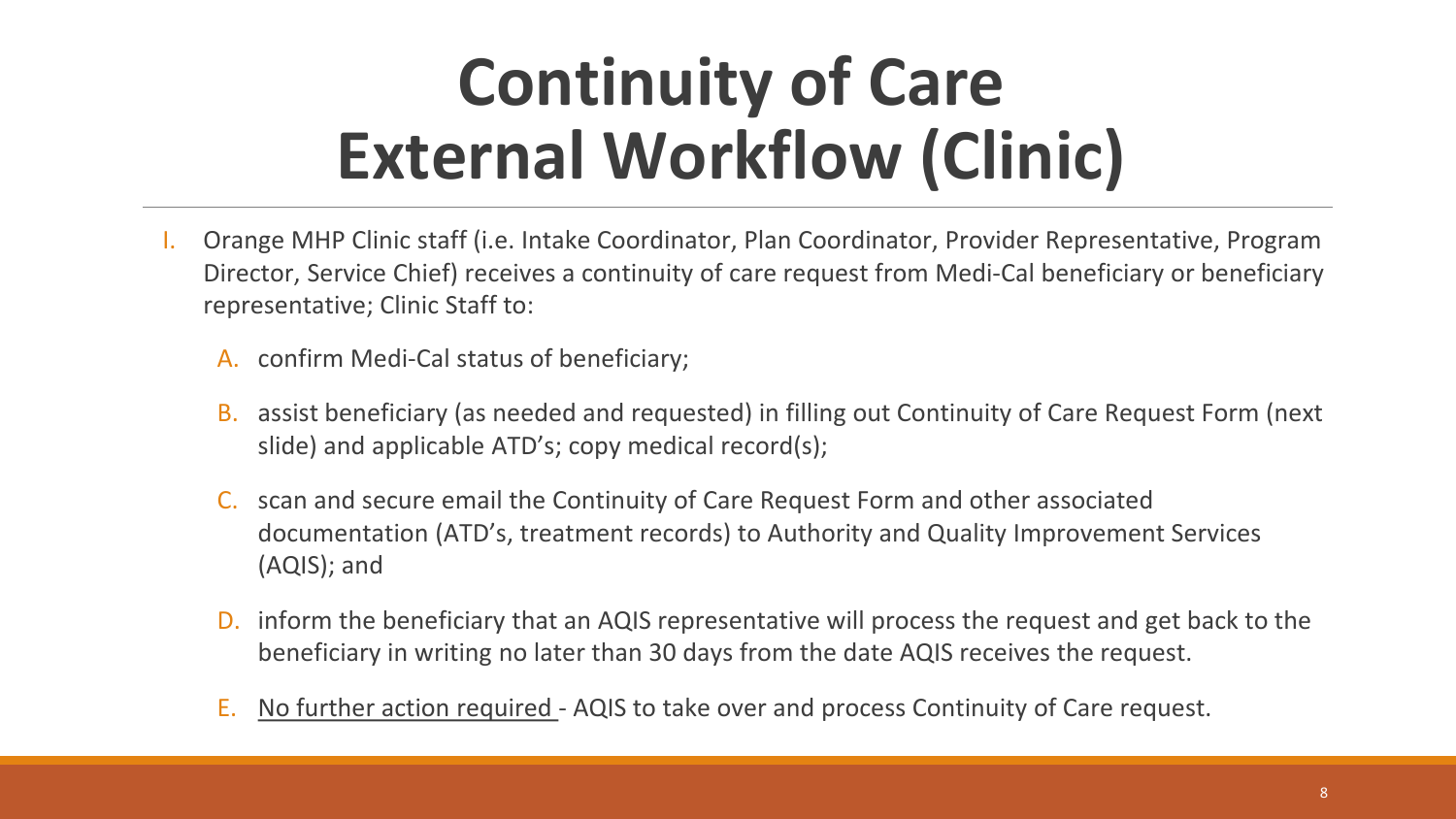### **Continuity of Care Request Form**



#### **Continuity of Care**

#### How do I know if this information applies to me?

If you have Orange County Medi-Cal and are receiving ongoing Specialty Mental Health Services (SMHS) from a non-Medi-Cal or out-of-county network provider, or if you received SMHS from an out-of-network or terminated provider within the past 12 months, you may request to continue services with your pre-existing or current provider.

#### Can I keep the provider I have now?

If your provider agrees to work with the County of Orange Mental Health Plan (MHP) and the request meets all additional requirements for continuity of care, then you may be able to keep your pre-existing or current provider for up to 12 months. To "work with the Orange MHP" means that your provider must enter into an agreement with the Orange MHP so that your provider gets compensation from the Orange MHP. If your provider will not work with the Orange MHP, we will assist you in finding a new provider.

#### Ways to request Continuity of Care:

**By Mail** 

Send the Continuity of Care Request form to: **Health Care Agency Authority & Quality Improvement Services** 405 West 5th Street, Suite 410 Santa Ana, CA 92701

**By Verbal Request:** 

Speak to the Provider Representative, the Service Chief, or the **Program Director at this location** 

By Phone:

Authority & Quality Improvement Services Main Line - (866) 308-3074 TDD only - (866) 308-3073

**Please note:** You may make a direct request to the Mental Health Plan for continuity of care verbally, in writing or via telephone. Beneficiaries are not required to submit an electronic or written request



To make a request without completing and submitting a form, you may ask to speak with the Provider Representative, the Service Chief or Program Director at this location or you can call Authority & Quality Improvement Services (AQIS) at (866) 308-3074 or (866) 308-3073 TDD.

| Date of Request:                                                                                                                                              | Medi-Cal Insurance:   Yes |     | No |
|---------------------------------------------------------------------------------------------------------------------------------------------------------------|---------------------------|-----|----|
| Medi-Cal Beneficiary Information:                                                                                                                             |                           |     |    |
| Name:                                                                                                                                                         | DOB-                      |     |    |
| <b>Street Address:</b>                                                                                                                                        | Phone:                    |     |    |
| City, State, Zip:                                                                                                                                             |                           |     |    |
| Beneficiary has seen this provider at least once during the past 12 months prior to<br>their initial enrollment in the MHP:                                   |                           | Yes | No |
| Beneficiary has evidence of treatment within the past 12 months (treatment records,<br>letter from provider, etc.):                                           | Yes                       | No  |    |
| Beneficiary has completed an Authorization to Disclose Protected Health<br>Information (attach, if completed) to verify treatment history with this provider: | Yes                       | No  |    |
| Beneficiary feels the absence of continued services with this provider may result in<br>detriment to their overall health and wellbeing:                      | Yes                       | No  |    |

|                      | Provider Information: [information of the individual with whom continued services are desired] |
|----------------------|------------------------------------------------------------------------------------------------|
| Name: L              | Phone: I                                                                                       |
| Street Address: I.   |                                                                                                |
| City, State, Zip: II |                                                                                                |

Form Completed By:

Myself, the beneficiary

Other, not the beneficiary

Relationship to beneficiary:

Name:

Phone:

Additional Information: [if applicable]

Mail Form To: Health Care Agency - Authority & Quality Improvement Services 405 West 5th Street, Suite 410, Santa Ana, CA 92701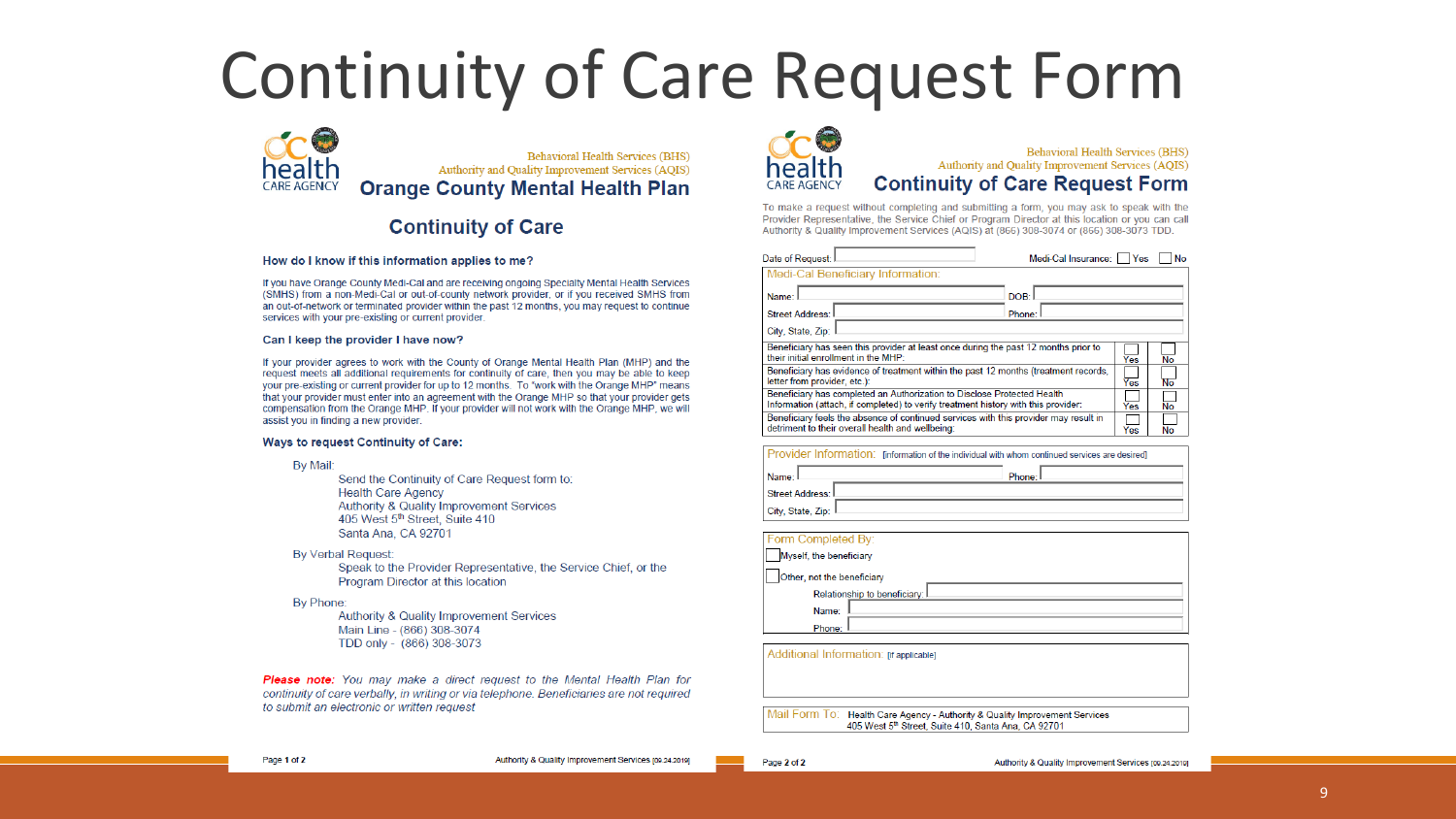# **Continuity of Care Request - Timeline**

- I. The following timeline requirements must be followed by AQIS upon receiving the Continuity of Care request:
	- A. Thirty calendar days;
	- B. Fifteen calendar days if the beneficiary's condition requires more immediate attention, such as upcoming appointments or other pressing care needs; or
	- C. Three calendar days if there is a risk of harm to the beneficiary.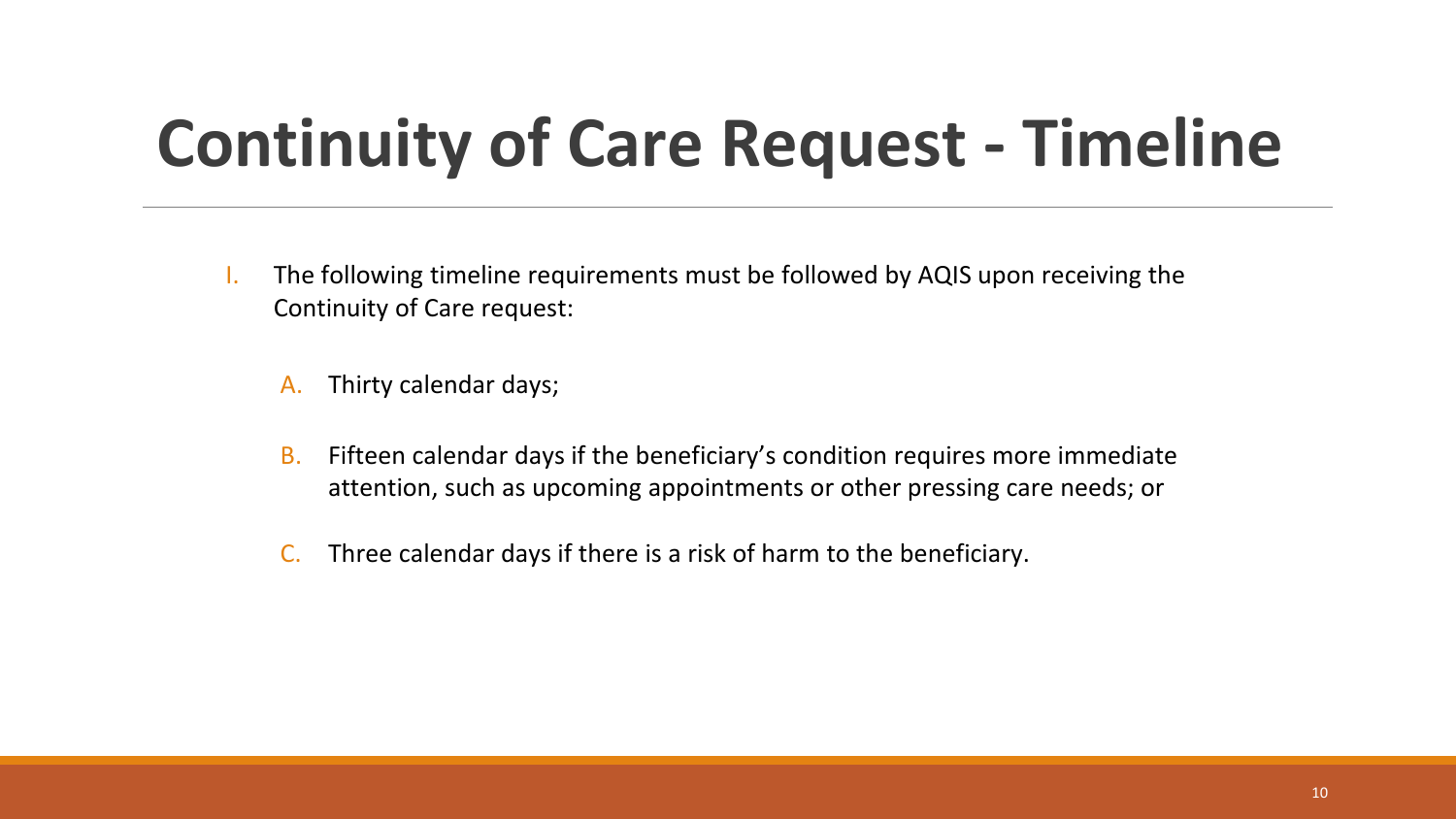### **Continuity of Care (CC) Internal Workflow**

- I. AQIS staff will process all continuity of care requests whether in writing, fax, email, or phone. If a continuity of care request is received by phone, the AQIS representative will complete a Continuity of Care Request Form on behalf of the beneficiary. The AQIS representative will (w/in timeline requirements):
	- A. log receipt of the request on the day it is received in the AQIS CC Request Tracking Log;
	- B. send an acknowledgement letter to the beneficiary regardless of how the request is received, confirming receipt of the beneficiary's continuity of care request; and
	- C. log the date the acknowledgement letter was sent to the beneficiary in the tracking log.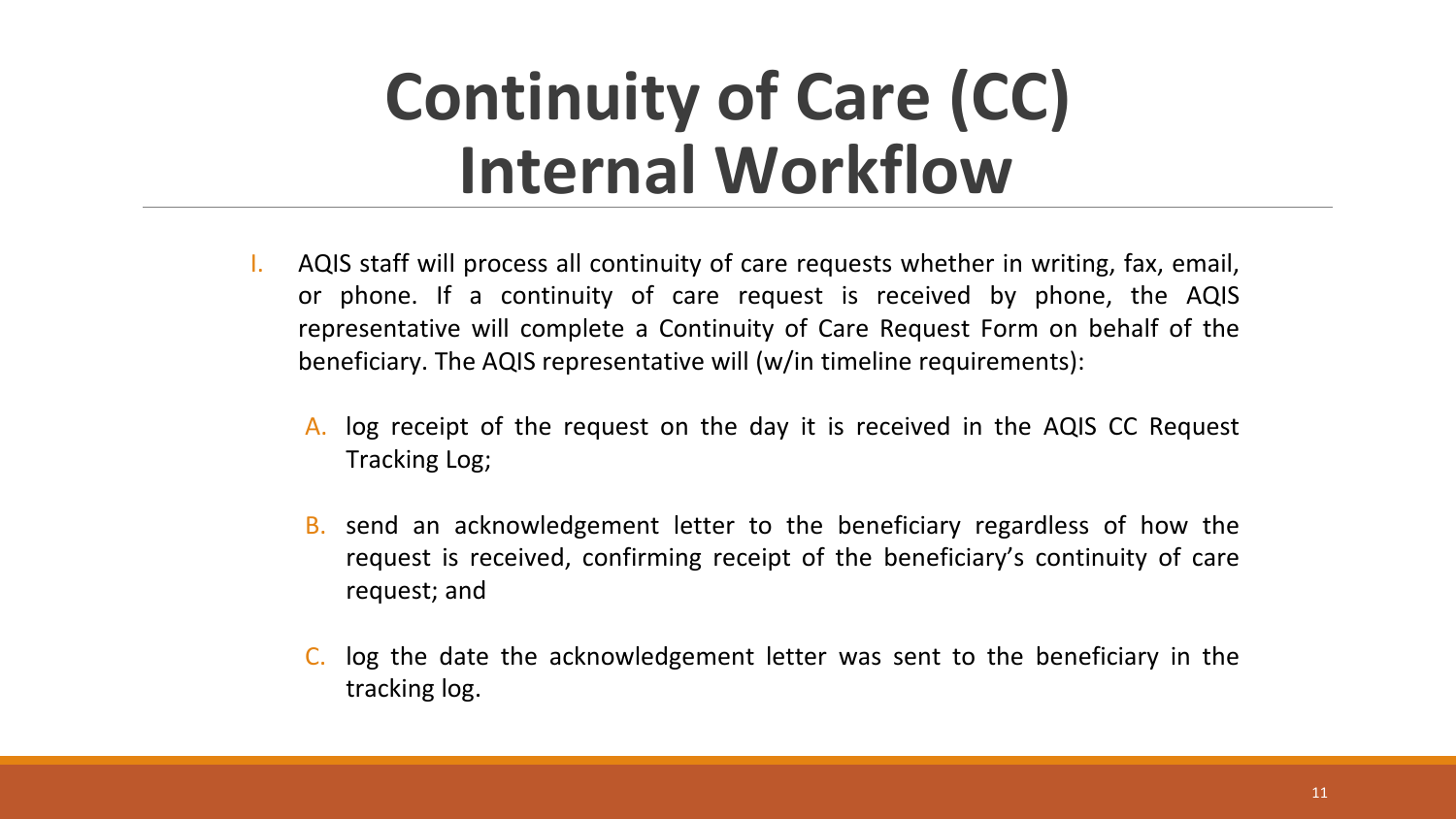# **Continuity of Care – Tracking Log**

| <b>AQIS Continuity of Care Request - Tracking Log</b> |                                          |                                                              |                  |                              |                                                                     |                        |              |                                                    |                                       |          |                                        |        |                           |                               |
|-------------------------------------------------------|------------------------------------------|--------------------------------------------------------------|------------------|------------------------------|---------------------------------------------------------------------|------------------------|--------------|----------------------------------------------------|---------------------------------------|----------|----------------------------------------|--------|---------------------------|-------------------------------|
|                                                       | Date AQIS<br>received<br>$COC$ # Request | <b>AQIS</b><br>Internal Staff submitting<br><b>Intitials</b> | Program<br> form | Program<br>Contact<br>Person | Beneficier or<br>Authorized<br>Representative<br>Name (Last, First) | Beneficiary MRN# Phone | Beneficiary  | <b>Deadline</b><br>(Calendar<br>Days 30, 15, ement | Date COC<br>Acknowledg<br>Letter Sent | Approved | Date<br>Approval<br><b>Letter Sent</b> | Denied | Dat Denial<br>Letter Sent | Notes                         |
| 1                                                     | 8/8/2019 JR                              |                                                              | <b>AOABH SA</b>  | Sally Smith                  | Deer, John                                                          | 123-456-789            | 714-111-1111 | 30 <sup>1</sup>                                    | $8/10/2019$ X                         |          | 8/15/2019                              |        |                           | $F/UP - See$<br>Approvals tab |
| 2                                                     | 8/9/2019 MM                              |                                                              | <b>CYPBH AH</b>  | Jane Doe                     | Rycroft, Murray                                                     | 234-567-891            | 714-111-1112 | 31                                                 | 8/10/2019                             |          |                                        |        | 8/15/2019                 |                               |
|                                                       |                                          |                                                              |                  |                              |                                                                     |                        |              |                                                    |                                       |          |                                        |        |                           |                               |
|                                                       |                                          |                                                              |                  |                              |                                                                     |                        |              |                                                    |                                       |          |                                        |        |                           |                               |
|                                                       |                                          |                                                              |                  |                              |                                                                     |                        |              |                                                    |                                       |          |                                        |        |                           |                               |
|                                                       |                                          |                                                              |                  |                              |                                                                     |                        |              |                                                    |                                       |          |                                        |        |                           |                               |
|                                                       |                                          |                                                              |                  |                              |                                                                     |                        |              |                                                    |                                       |          |                                        |        |                           |                               |
|                                                       |                                          |                                                              |                  |                              |                                                                     |                        |              |                                                    |                                       |          |                                        |        |                           |                               |
|                                                       |                                          |                                                              |                  |                              |                                                                     |                        |              |                                                    |                                       |          |                                        |        |                           |                               |
|                                                       |                                          |                                                              |                  |                              |                                                                     |                        |              |                                                    |                                       |          |                                        |        |                           |                               |
|                                                       |                                          |                                                              |                  |                              |                                                                     |                        |              |                                                    |                                       |          |                                        |        |                           |                               |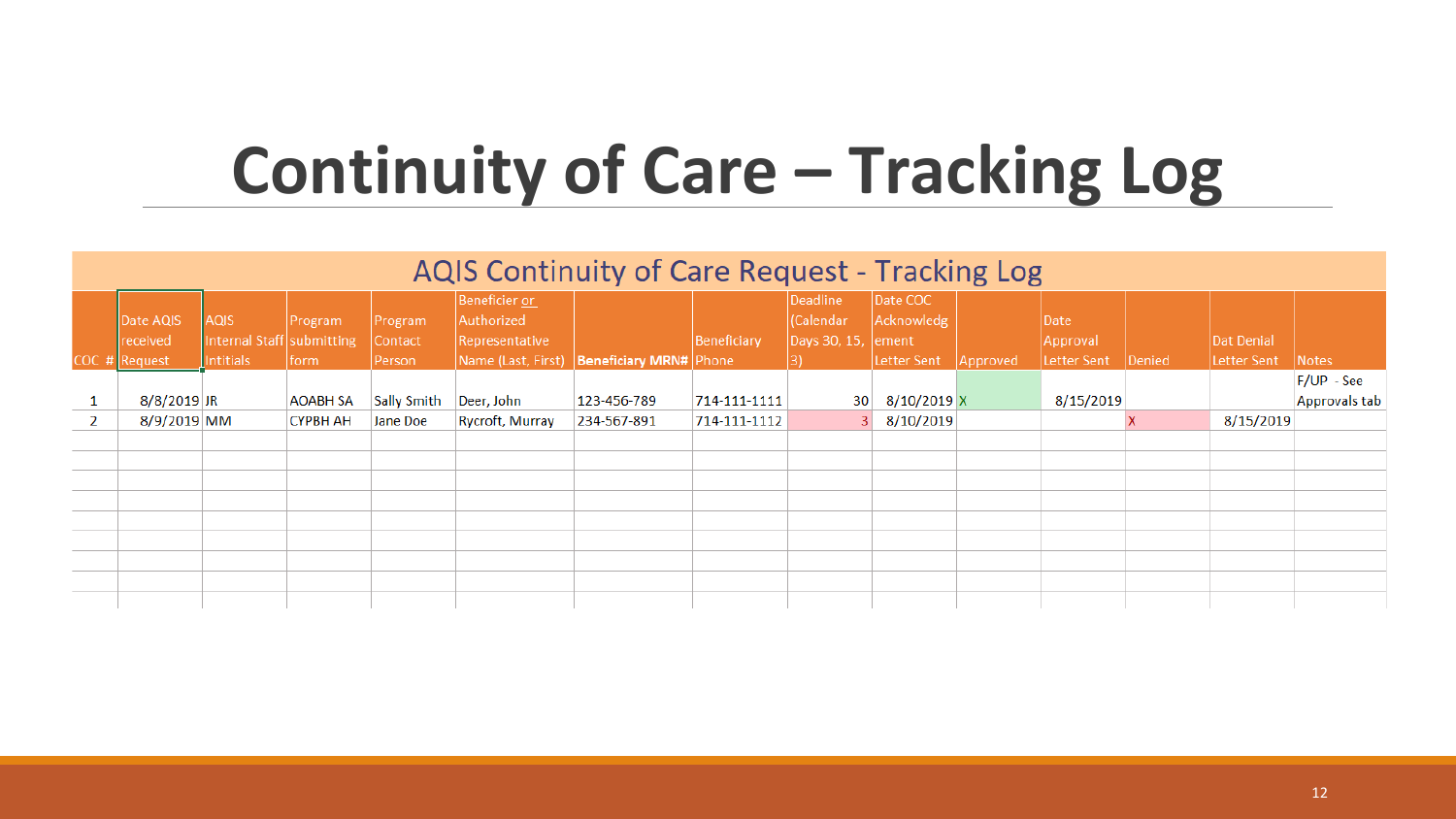#### Continuity of Care – Acknowledgement Letter

**Schealth (** 

Continuity of Care Acknowledgement

RICHARD SANCHEZ DIRECTOR

JEFFREY A. NAGEL, Ph.D. DEPUTY AGENCY DIRECTOR BEHAVIORAL HEALTH SERVICES

KATHLEEN MURRAY, LMFT, CHC **DIRECTOR** AUTHORITY & QUALITY IMPROVEMENT SERVICES

KELLY K. SABET. LCSW ADMINISTRATIVE MANAGER II AUTHORITY & QUALITY IMPROVEMENT SERVICES **DESIGNATION UNIT** 

> 405 W. 5th STREET, 4TH FLOOR SUITE 410 SANTA ANA, CA 92701 TELEPHONE: (714) 834-5601 FAX: (714) 834-6575

Date

Beneficiary's Name Address



**RE: Continuity of Care Request** 

**CONTINUITY OF CARE REQUEST ACKNOWLEDGEMENT LETTER** 

#### Dear Ms. /Mr.

This letter is to acknowledge receipt of your request to Orange County Mental Health Plan (MHP) to continue Specialty Mental Health Services (SMHS) with your pre-existing provider. Your request was received by Authority Quality and Improvement Services (AQIS) on (Date).

We strive to provide quality care to the residents of Orange County, and we appreciate you bringing this Continuity of Care request to the attention of the MHP. The AQIS Representative, will be reaching out to your provider and you will be notified of the outcome. Please be advised that the review process may take up to enter # of days based on appropriate timeframe (i.e. 30 days) to complete. Therefore, contact us if your phone number or address changes.

If you have any questions about the status of your continuity of care request, please call (714) 834-5601.

Sincerely,

Kelly K. Sabet, LCSW, Administrative Manager II Authority & Quality Improvement Services Adult & Older Adult Behavioral Health Support Manager / Designation Unit  $405$  W.  $5<sup>th</sup>$  Street, Suite #410 Santa Ana, CA 92701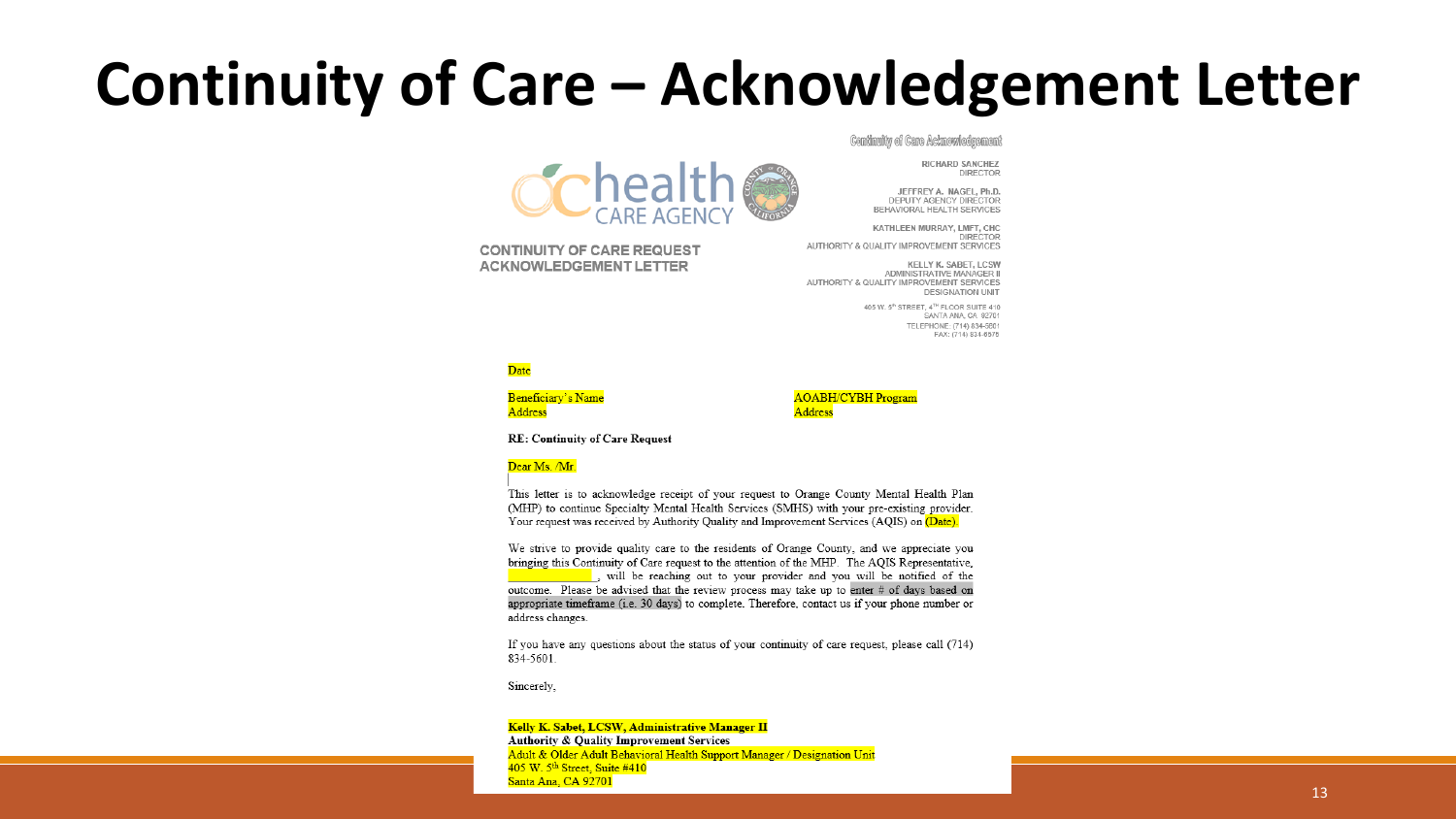# **Continuity of Care (CC) Internal Workflow Continued**

- II. AQIS staff assigned to CC case will then begin the review process. AQIS staff will:
	- A. review any relevant treatment documentation or information provided by the beneficiary and/or the beneficiary's previous or pre-existing out-of-network/terminated provider *for the purposes of determining medical necessity*;
	- B. determine if the provider meets applicable professional standards under State law;
	- contact the individual out-of-network/terminated provider to confirm the beneficiary has received SMHS at least once during the 12 months prior to the beneficiary's initial enrollment [into the MHP; and ensure all other requirements are met per the information notice: MHSUDS](https://www.dhcs.ca.gov/services/MH/Documents/Information%20Notices/IN_18-059_Continuity_of_Care/MHSUDS_Information_Notice_18-059_Continuity_of_Care.pdf) Information Notice No. 18-059 - Federal Continuity of Care Requirements for Mental Health Plans
	- D. coordinate with HCA Contract Services who will make a good faith effort to enter into a contract, letter of agreement, single-case agreement, or other form of formal relationship with the individual provider to establish continuity of care for the beneficiary.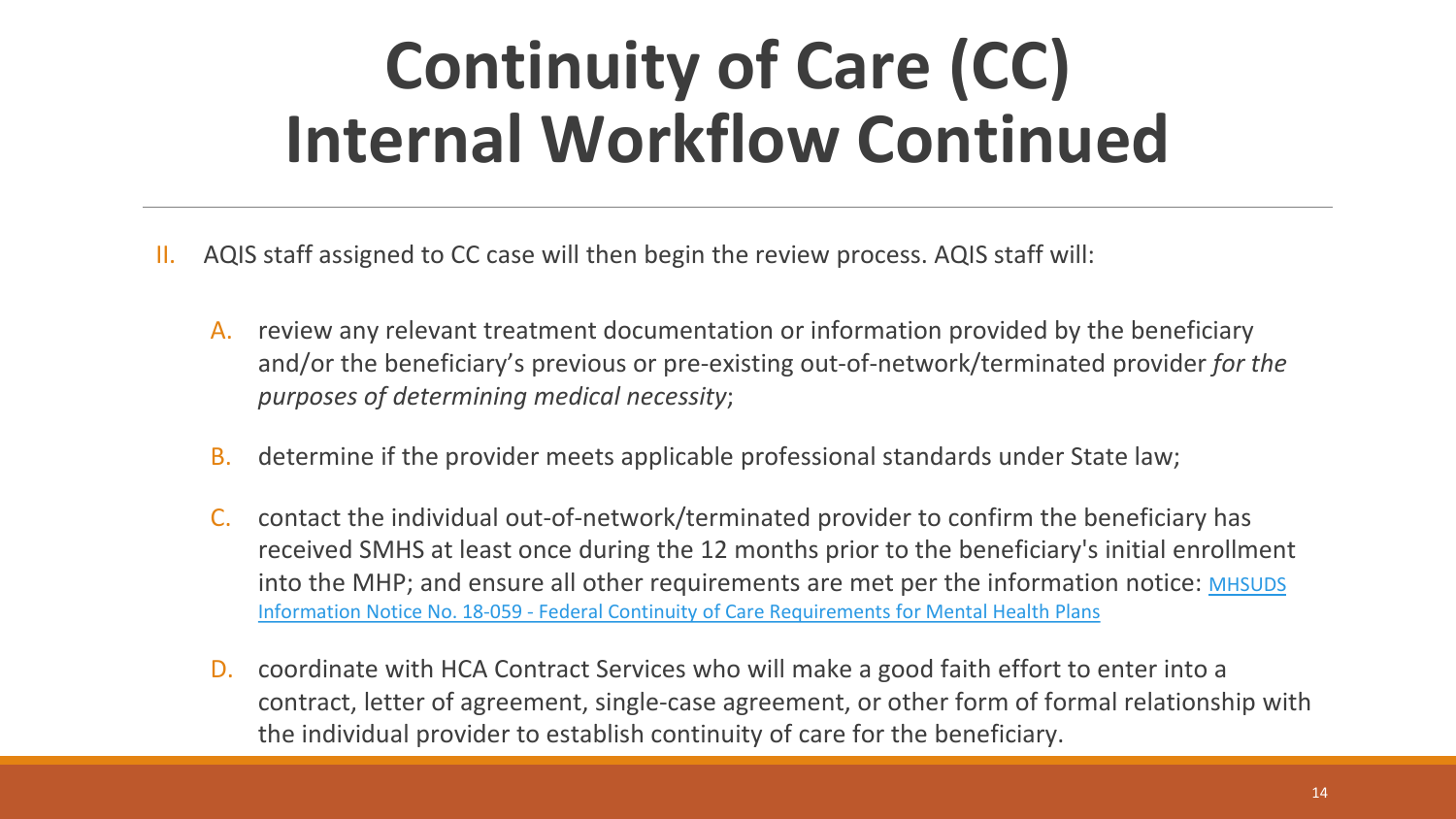# **Continuity of Care (CC) Internal Workflow Continued**

- III. HCA Contract Services will determine with out-of-network/terminated provider (as appropriate);
	- A. the duration and scope of the Continuity of Care (CC) agreement for the beneficiary; and
	- B. the terms and conditions of the CC agreement between the provider and the Orange MHP.
- IV. HCA Contract Services will inform AQIS staff assigned to CC case of the disposition (approval/denial). Possible reasons for denial on the next slide.
	- CC Approval Letter Slide 17
	- CC Denial Letter Slide 18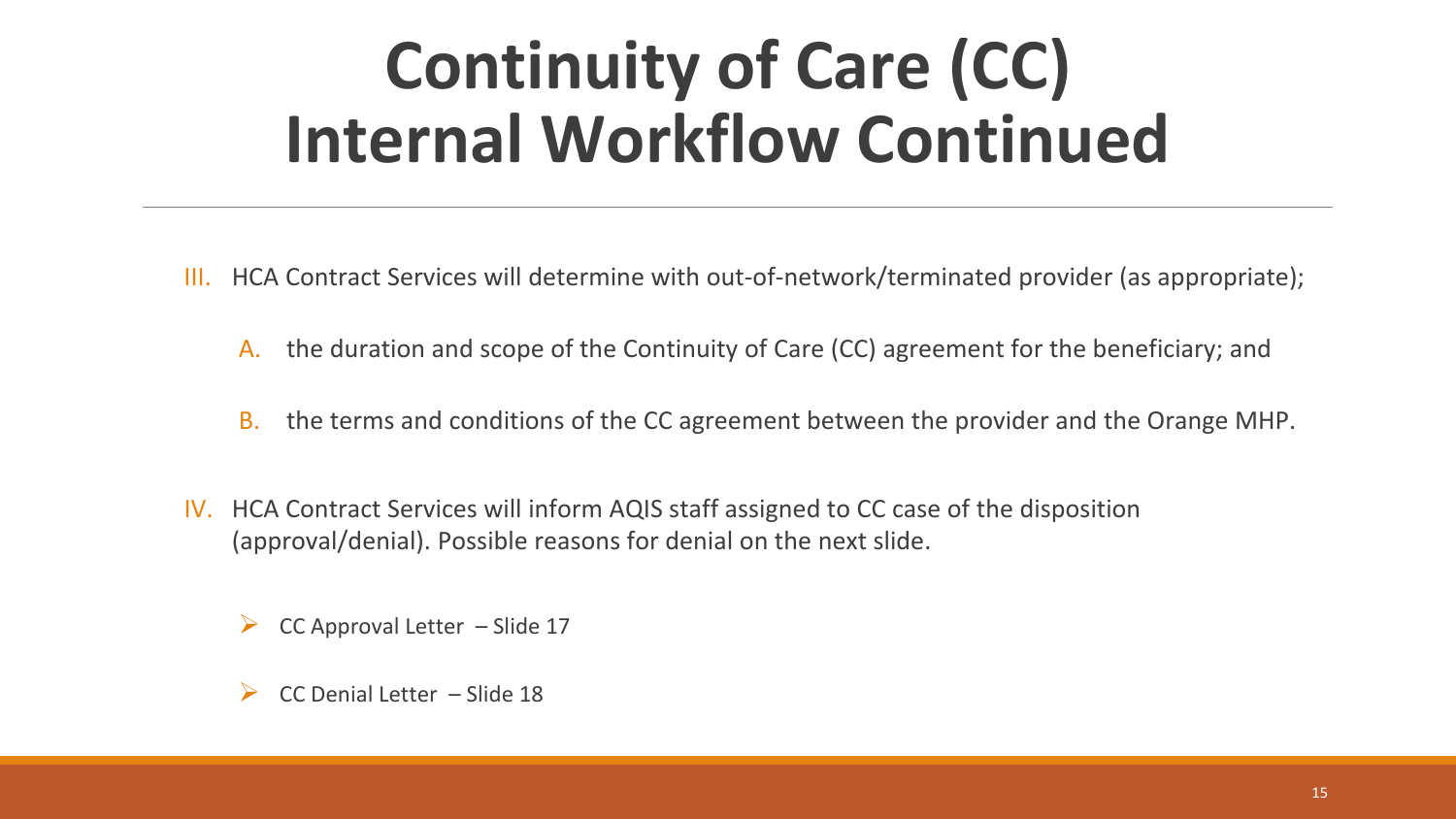### **Continuity of Care (CC) Reasons for Denial**

**A beneficiary's Continuity of Care Request may be denied due to some of the following reasons (this list is not all-inclusive):** 

- $\Box$  The Orange MHP made a good faith effort to contact the pre-existing provider and the provider was non-responsive for 30 calendar days;
- $\Box$  The Orange MHP and the out-of-network provider were unable to agree to a rate or other contractual terms and conditions;
- $\Box$  The Orange MHP became aware of documented quality of care issues with the pre-existing provider; and/or
- $\Box$  The pre-existing provider declined due to other reasons.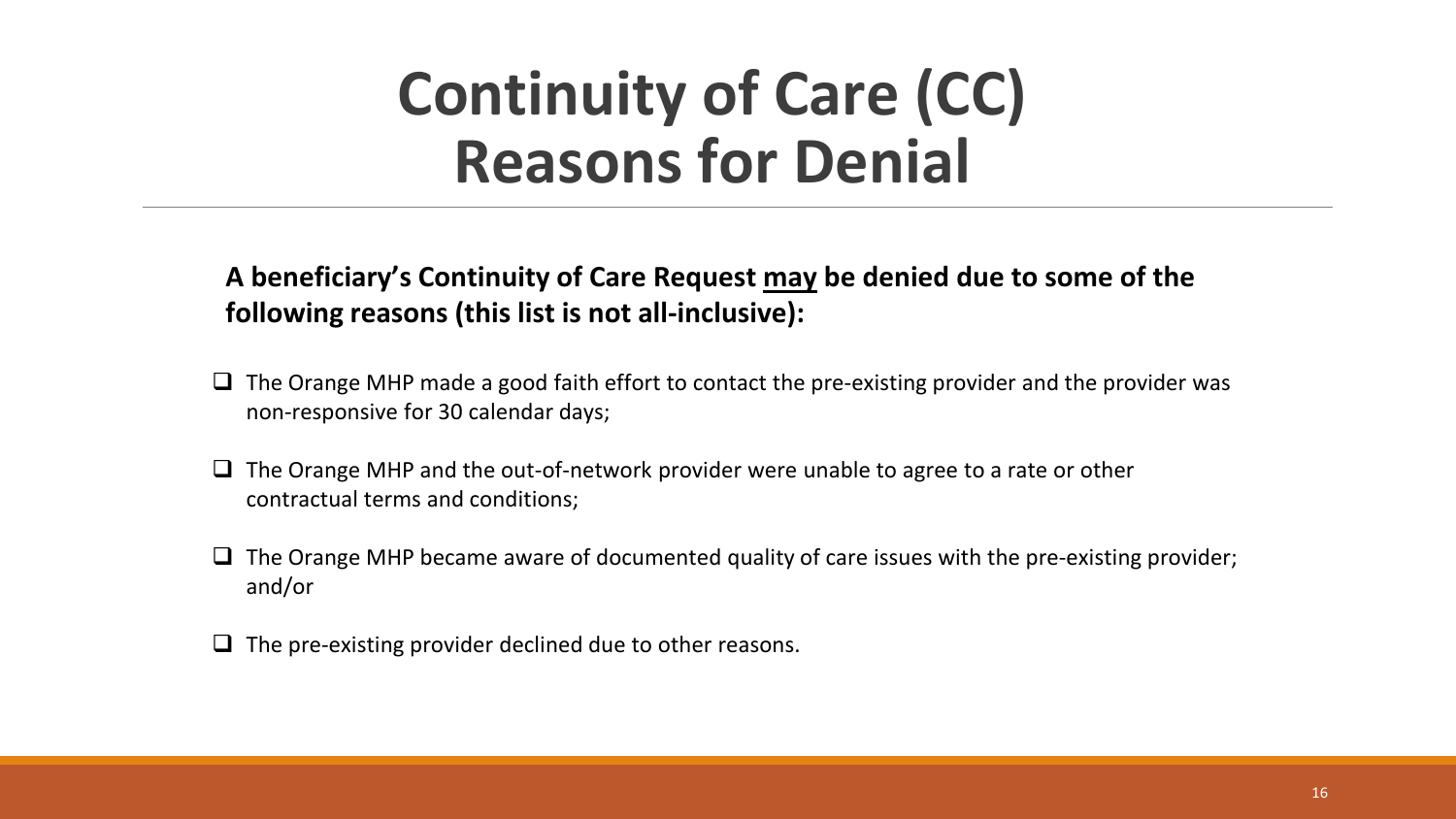### **Continuity of Care - Approval**



CONTINUITY OF CARE REQUEST **APPROVAL NOTICE** 

Confination of Care Ameroval

RICHARD SANCHEZ DIRECTOR

JEFFREY A. NAGEL, Ph.D. DEPUTY AGENCY DIRECTOR BEHAVIORAL HEALTH SERVICES

KATHLEEN MURRAY, LMFT, CHC AUTHORITY & QUALITY IMPROVEMENT SERVICES

KELLY K. SABET, LC SW ADMINISTRATIVE MANAGER II AUTHORITY & QUALITY IMPROVEMENT SERVICES **DESIGNATION UNIT** 

> 405 W. 5<sup>th</sup> STREET, 4<sup>th</sup> FLOOR SUITE 410 SANTA ANA, CA 92701 TELEPHONE: (714) S34-5801 FAX: (714) 834-6575

#### **Date**

If the Continuity of

approved, AQIS staff

to draft and send the

**Continuity of Care** 

**Request Approval** 

letter and log the

date the approval

letter was sent to the

beneficiary in the CC

Request tracking log

Care Request is

beneficiary a

 $V_{\cdot}$ 

Beneficiary's Name **Address** 

**AOABH/CYBH Program Address** 

**RE: Continuity of Care Request** 

#### Dear Ms./Mr.

You filed a continuity of care request with the Orange County Mental Health Plan (MHP) on MM/DD/YYYY to continue receiving Specialty Mental Health Services (SMHS) with the following out-of-network Provider:

#### **Provider First, Last Name Provider Address**

Your out-of-network provider has agreed to the Orange MHP's terms and conditions for your continuity of care; and has agreed to comply with Department of Health Care Services (DHCS) requirements for SMHS. The Orange MHP has approved your request for continuity of SMHS for a period not to exceed 12 months, necessary to complete a course of treatment (duration of the continuity of care arrangement).

Thirty days prior to the end of the continuity of care period with your out-of-network provider, the MHP shall:

- 1. contact you and your provider to determine appropriate transition of care,
- 2. notify you about the process that will occur to transition your care at the end of the continuity of care period; and
- 3. remind you, of your right to choose a different provider from the MHP's provider network located on this website : http://www.ochealthinfo.com/bhs/about/medi\_cal

If, at any point during the continuity of care arrangement, you wish to discontinue SMHS with your out-of-network provider, you have a right to choose a different provider from the Subject Line - same font Date Page 2 of 2

Orange MHP's provider network. The Orange MHP Provider Directory can be located on this website: http://www.ochealthinfo.com/bhs/about/medi cal.

The Plan can help you with any questions you have about this letter. For help, you may call the MHP Monday through Friday, 8am to 5pm PST, excluding holidays, at 1-866-308-3074. If you have trouble hearing or speaking, please call the TTY/TTD number, 1-866-308-3073 between the hours of 8am to 5pm PST, excluding holidays, for help.

If you need this letter and/or other documents from the Plan in an alternative communication format such as large font. Braille, or an electronic format, or, if you would like help reading the material, please contact the MHP by calling 1-866-308-3074.

If the Plan does not help to your satisfaction and/or you need additional help, the State Medi-Cal Managed Care Ombudsman Office can help you with any questions. You may call them Monday through Friday, 8am to 5pm PST, excluding holidays, at 1-888-452-8609

Respectfully

Kelly K. Sabet, LCSW, Administrative Manager II **Authority & Quality Improvement Services** Adult & Older Adult Behavioral Health Support Manager / Designation Unit 405 W. 5<sup>th</sup> Street. Suite #410 Santa Ana, CA 92701

cc: Kathleen Murray, AQIS Director cc: Kelly K. Sabet, Administrative Manager II ios: Name, Program Manager<br>os: Name, Service Chief, Program Director or Facility c: Pre-existing Provider

AQIS-AQABH SUPPORT TEAM 2019-08-06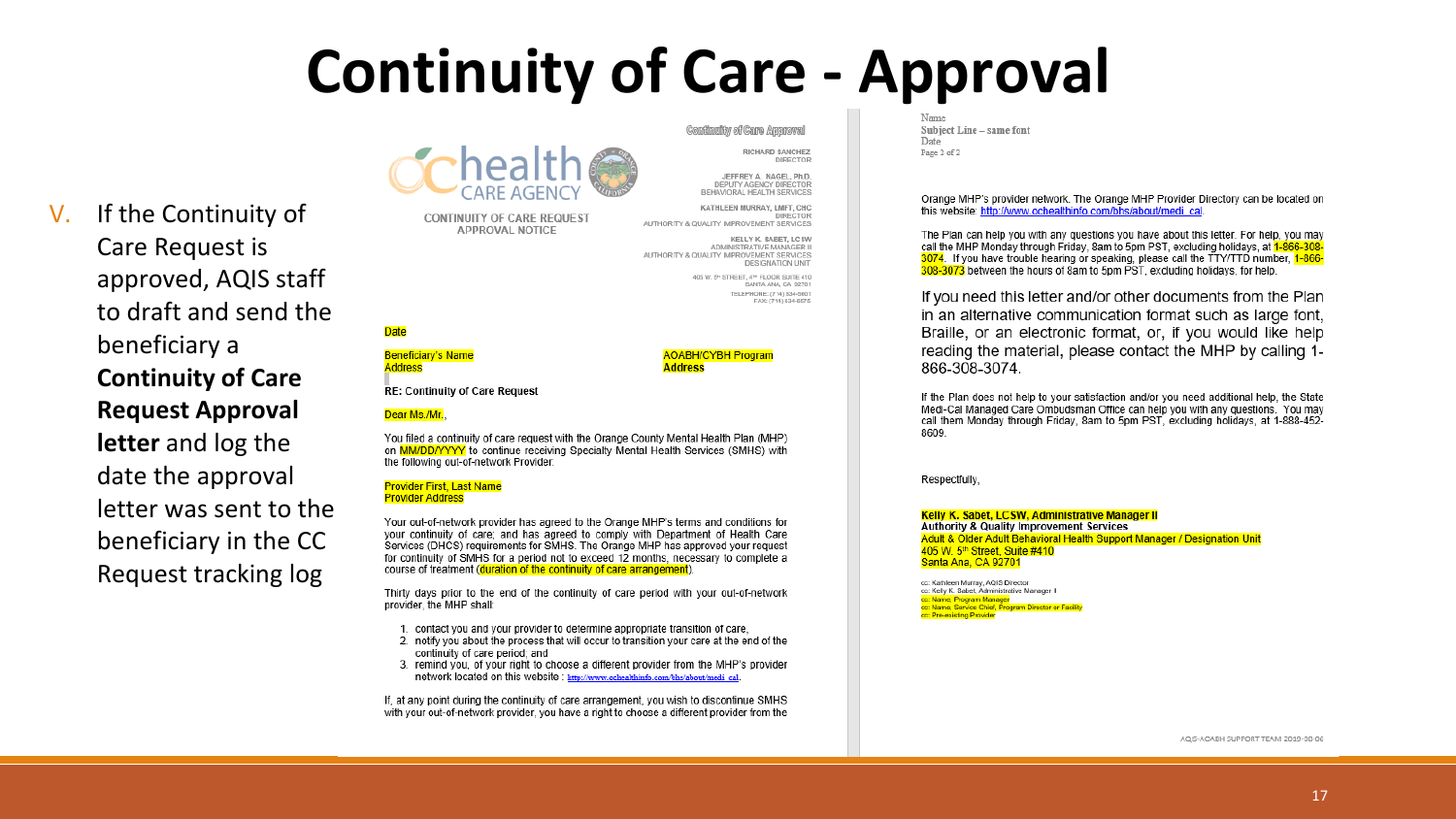### **Continuity of Care - Denial**

- VI. If Continuity of Care Request is denied, AQIS staff to draft and send beneficiary the **Notice of Adverse Benefit Determination** (NOABD) Continuity of Care **Request Denial letter along with** enclosure documents:
- "Your Rights"
- Language Assistance Taglines
- **Non-Discrimination Notice**

and document when the letter was sent to beneficiary in the AQIS CC Request tracking log.

"Condinuity of Gare Denial"



NOTICE OF ADVERSE BENEFIT DETERMINATION About Your Continuity of Care Request

Date

Beneficiary's Name Address City, State Zip



RE: Service requested

Name of requestor has asked Orange County Mental Health Plan to approve a continuity of care request for Specialty Mental Health Services with Preexisting/Previous Provider. This notice lets you know that Orange County Mental Health Plan (MHP) has determined that your request has been denied. Using plain language, insert: 1. A description of the criteria or guidelines used, including a citation to the specific regulations and plan authorization procedures that support the action; and, 2. The clinical reasons for the decision regarding medical necessity/denial.

You may be able to receive Specialty mental health services from the Orange County Mental Health Plan or Entity responsible for mental health services, e.g., physical health care provider. You can call them at telephone number. If applicable, insert additional action taken by the Mental Health Plan to coordinate care and/or additional follow-up needed by the Member.

You may appeal this decision if you think it is incorrect. The enclosed "Your Rights" information notice tells you how. It also tells you where you can get help with your appeal. This also means free legal help. You are encouraged to send with your appeal any information or documents that could help your appeal. The enclosed "Your Rights information notice provides timelines you must follow when requesting an appeal.

You may ask for free copies of all information used to make this decision. This includes a copy of the quideline, protocol, or criteria that we used to make our decision. To ask for this, please call Orange County Mental Health Plan at (866) 308-3074

NOABD - Continuity of Care

AQIS-AQABH SUPPORT TEAM 2019-08-06

NOABD - Continuity of Care

"Continuity of Care Denial"

If you are currently getting services and you want to keep getting services while we decide on your appeal, you must ask for an appeal within 10 days from the date on this letter, or before the date your mental health plan says services will be stopped or reduced.

The Plan can help you with any questions you have about this notice. For help, you may call Orange County Mental Health Plan 8:00 AM to 5:00 PM. Monday through Friday at (866) 308-3074. If you have trouble speaking or hearing, please call TTY/TTD number (866) 308-3073, between 8:00 AM to 5:00 PM. Monday through Friday for help.

If you need this notice and/or other documents from the Plan in an alternative communication format such as large font, Braille, or an electronic format, or, if you would like help reading the material, please contact Orange County Mental Health Plan by calling (866) 308-3074.

If the Plan does not help you to your satisfaction and/or you need additional help, the State Medi-Cal Managed Care Ombudsman Office can help you with any questions. You may call them Monday through Friday, 8am to 5pm PST, excluding holidays, at 1-888-452-8609.

This notice does not affect any of your other Medi-Cal services.

Kelly Sabet, LCSW Administrative Manager, Authority and Quality Improvement Services

Enclosed: "Your Rights" Language Assistance Taglines Non-Discrimination Notice

Enclose notice with each letter

AQIS-AOABH SUPPORT TEAM 2019-08-06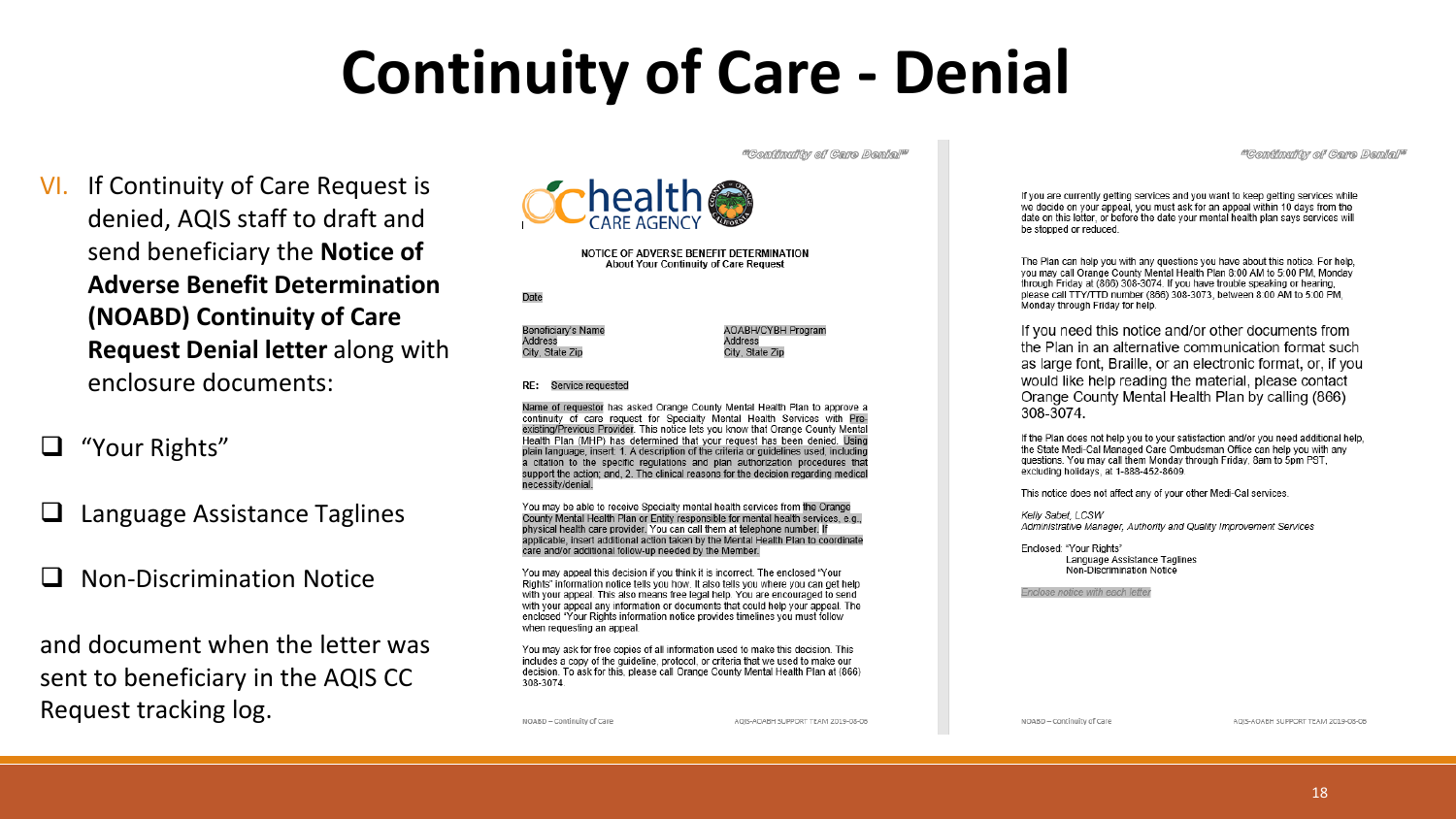# **Continuity of Care Follow-Up**

- Thirty days prior to the end of the continuity of care period; AQIS will:
	- A. contact the beneficiary and the beneficiary's out-of-network provider to coordinate and determine appropriate transition of care; and
	- B. provide the beneficiary (if appropriate) with referral information and/or warm linkage to the appropriate Orange MHP Provider.
- II. AQIS staff to follow up with the beneficiary one week prior to the end of the CC period to ensure beneficiary has made contact with/scheduled/linked with an Orange MHP provider as appropriate.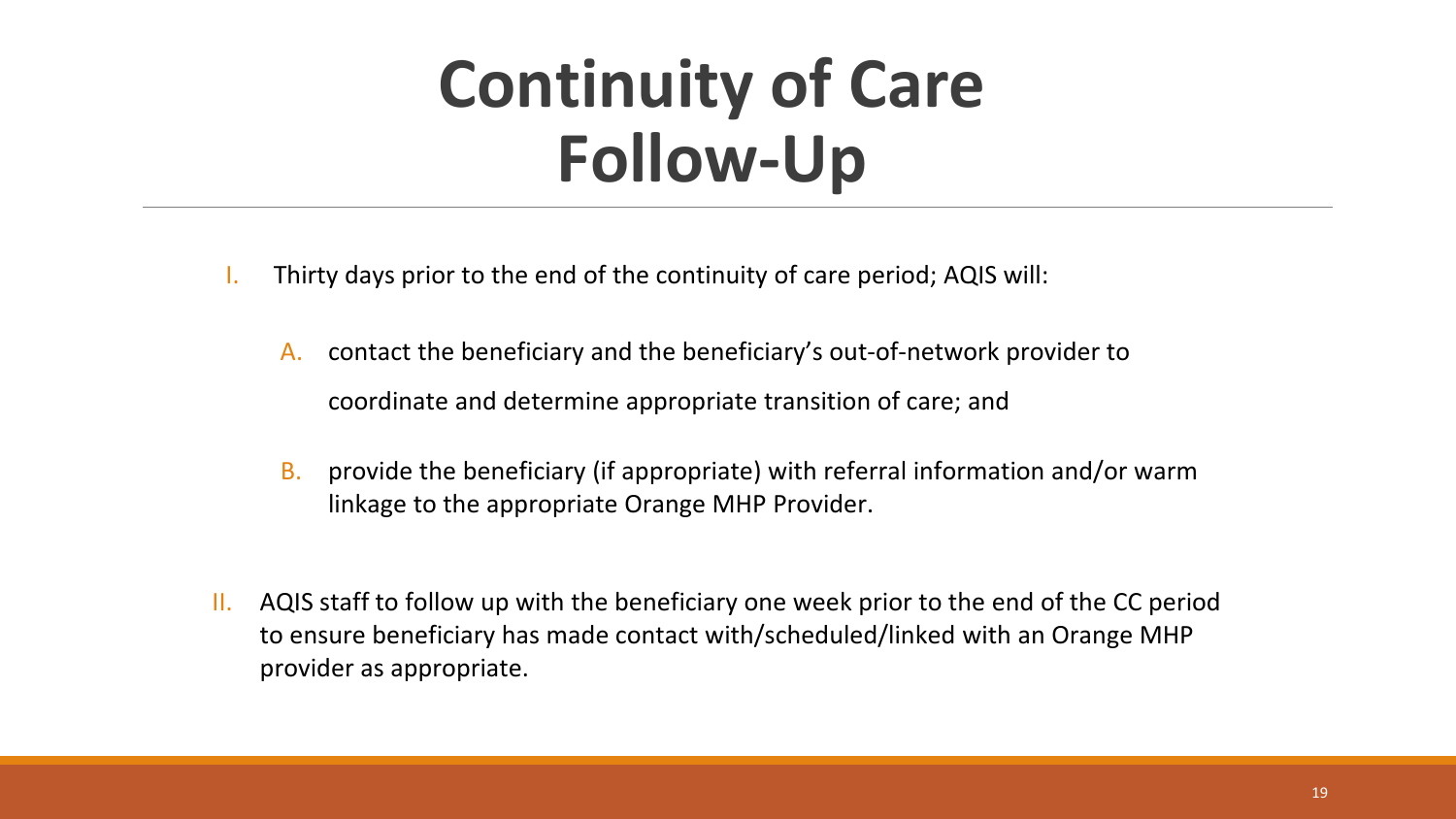### **Important Notice for all Orange County Mental Health Plan Providers**

If you are an Orange County Mental Health Plan (MHP) Provider and you receive a request for Continuity of Care from another MHP/entity, please contact Authority and Quality Improvement Services (AQIS) immediately at (714) 834-5601.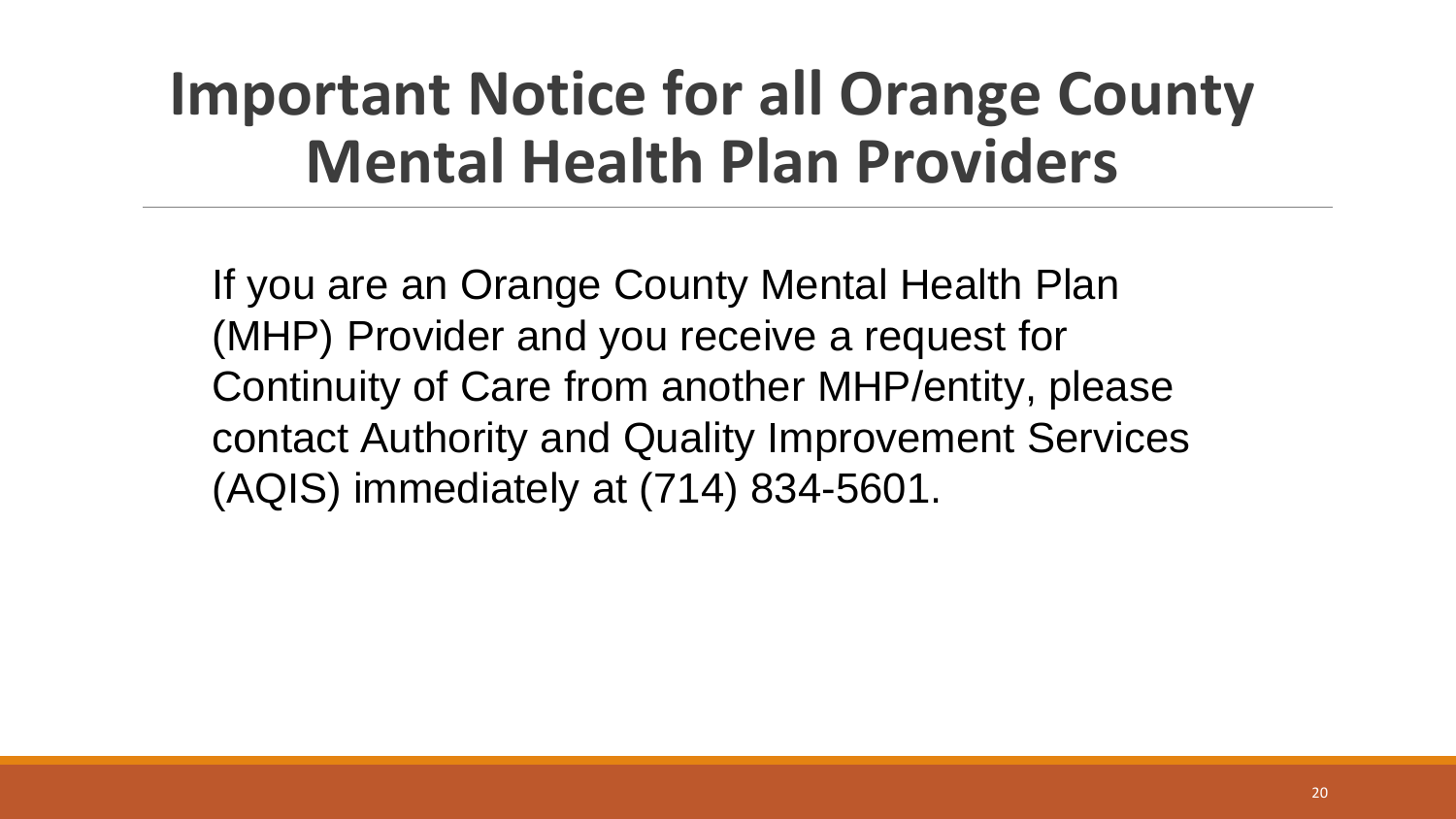#### Visit the Department of Health Care Services (DHCS) website for more information on **Continuity of Care Protections**



#### **Continuity of Care for Medi-Cal Managed Care Beneficiaries**

#### **Back to Medi-Cal Managed Care**

As a Medi-Cal Managed Care beneficiary, you can now keep your doctor, keep receiving your medications, and continue your healthcare when you move to a Medi-Cal Managed Care Health Plan through Continuity of Care.

You may be able to continue care with your current doctor and continue with medications that are important to your health. Learn about your rights to Continuity of Care and about being enrolled in a Medi-Cal Managed Care plan.

Below are resources to help answer your questions about what Continuity of Care is, how you can request it, and more information.

#### See Medi-Cal Managed Care All Plan, Policy, and Dual Plan Letters for policy updates.

| <b>Continuity of Care Information</b>                     | <b>Policy for Medi-Cal Managed Care Plans</b>                                                          |
|-----------------------------------------------------------|--------------------------------------------------------------------------------------------------------|
| What is Continuity of Care for Providers?                 | Continuity of Care for Enrollees who Transitioned from Fee for Service to Managed                      |
| How Can I Request to Keep Seeing My Doctor?               | Care (All Plan Letter 13-023)                                                                          |
| What is Continuity of Care for Services and Medicines?    | Continuity of Care for Enrollees who Requested a Medical Exemption Request (All Plan<br>Letter 13-013) |
| Frequently Asked Questions (FAQ) about Continuity of Care | . Continuity of Care (Dual Plan Letter 13-005)                                                         |
| <b>Continuity of Care Statistics (PDF)</b>                | <b>Contact Information</b>                                                                             |
| <b>Continuity of Care Flyer for Beneficiaries</b>         | Office of the Ombudsman                                                                                |
| Continuity of Care Provider Flyer (PDF)                   | 1-888-452-8609                                                                                         |
|                                                           | Department of Managed Health Care (DMHC) Help Center (Not DHCS)                                        |